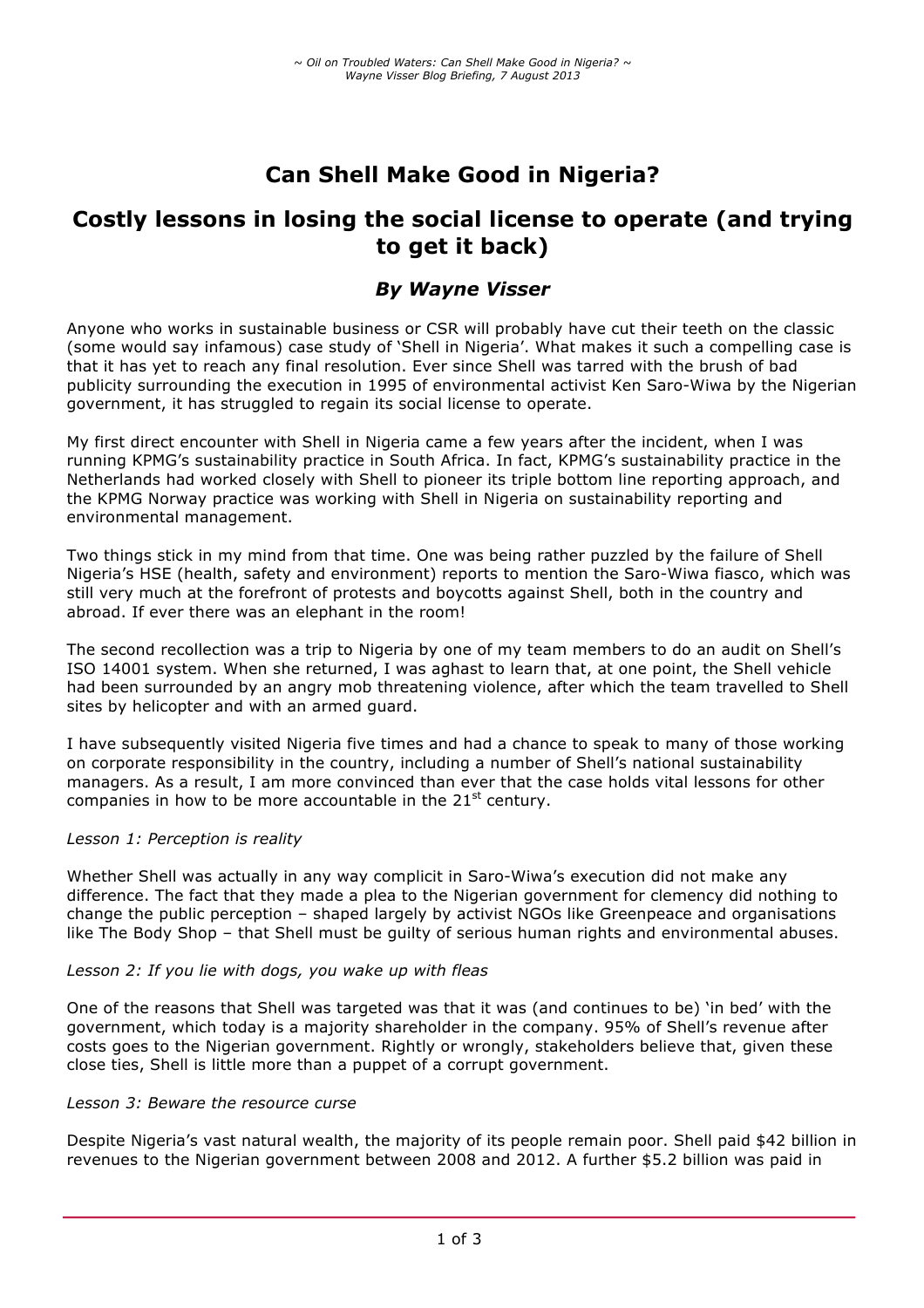royalties and taxes in 2012. Due to the greed and corruption of its politicians, very little of this money is spent on human development. Poor governance and transparency makes the economic and social contribution of companies as effective as moving around the deck chairs on the Titanic.

### *Lesson 4: Penalties for losing a social license to operate are high*

Shell estimates that, of the 26,000 barrels of oil spilled in 2012, 95% was the result of sabotage and oil theft. Besides these serious economic and environmental impacts, the safety and security of Shell staff are also compromised. In 2012, two contractors were killed in an armed attack while assessing the remediation of an oil-spill site, and in 2010, 26 employees and contractors were kidnapped (down from 51 in 2009).

#### *Lesson 5: Environmental damage is costly*

Shell is installing equipment that will reduce gas flaring from its facilities at a cost of \$2 billion, in addition to the \$3 billion already spent to reduce flaring. In order to lessen its operational spills, Shell constructed a \$1.1 billion replacement pipeline. At the beginning of 2012, there 316 sites in need of remediation from spills (they had cleaned nearly 80% by the end of the year).

#### *Lesson 6: Trust begins with transparency*

Shell actively promotes and participates in the Extractive Industries Transparency Initiaitve in Nigeria, in which all payments to government are publicly disclosed. Besides this, Shell as created a public website which tracks the company's response to, and investigation and clean-up of, every spill from its facilities, whether operational or the result of sabotage.

#### *Lesson 7: Communities expect more than promises*

Shell uses a Global Memorandum of Understanding (GMoU) model (introduced in 2006) to formalise its community contributions. Communities identify their own needs, decide how to spend the funding provided by SPDC and its joint-venture partners, and directly implement projects. By the end of 2011, Shell had signed and implemented agreements with 290 communities, of which 30% are around their operations in the Delta. In 2011, 596 projects and \$79 million was channelled through the GMoUs.

#### *Lesson 8: Reward innovation and best practice*

In 2012, Shell received recognition in Nigeria's Social Enterprise Reporting Awards (SERA), run by Trucontact, for its \$27 million Kobo Fund, which enables small Niger Delta contractors to access loans needed to finance the supply of goods/services to Shell. The company is also providing \$6 million for the UN-led Global Alliance for Clean Cooking Stoves, which aims to supply 100 million homes by 2020.

#### *Lesson 9: Go beyond philanthropy*

Despite spending over £31 million on community projects in 2012, Shell's commitment to sustainability in Nigeria is demonstrably focused on reducing the negative environmental and health impacts of their core business operations, while increasing of the positive economic and social benefits.

#### *Lesson 10: Support better policy*

In recent years, the Nigerian government has moved to legislate CSR, including a requirement to spend no less than 3.5% of gross annual profits per year on CSR. Shell would do well to oppose